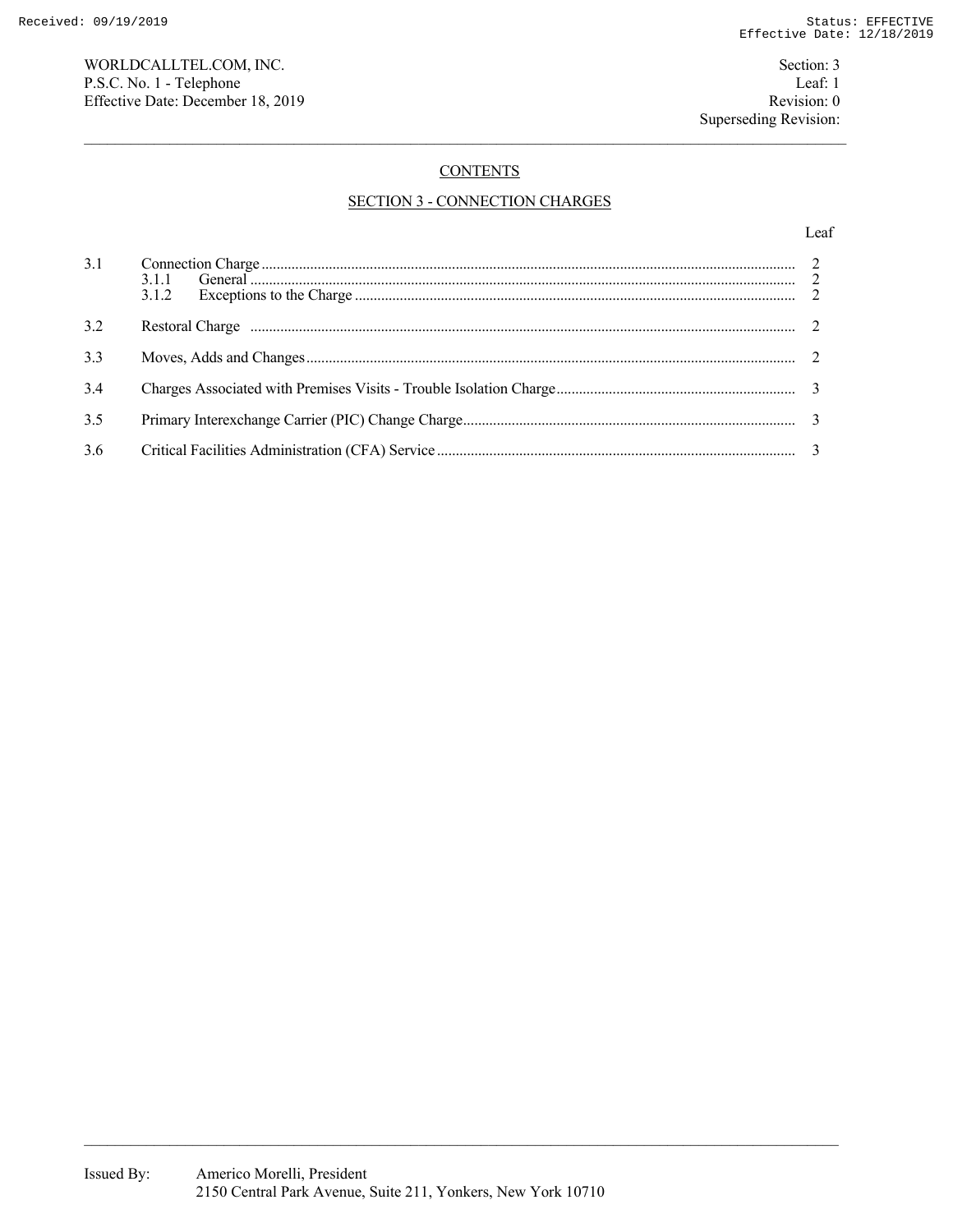# SECTION 3 - CONNECTION CHARGES

## 3.1 CONNECTION CHARGE

#### 3.1.1 General

 The Connection Charge is a nonrecurring charge which applies to the following: (a) the installation of a new service; (b) the transfer of an existing service to a different location; (c) a change from one class of service to another at the same or a different location; or (d) restoral of service after suspension or termination for nonpayment. Connection Charges are listed with each service to which they apply.

#### 3.1.2 Exceptions to the Charge

- a. No charge applies for a change to a service for which a lower monthly rate applies, made within 90 days after any general rate increase, if a lower grade of service is offered in the customer's exchange.
- b. No charge applies for one change in the class of residence service, provided that the change is ordered within 90 days of the initial connection of the customer's exchange service.
- c. The Company may from time to time waive or reduce the charge as part of a promotion. See Section 5.2.

#### 3.2 RESTORAL CHARGE

 A restoral charge applies each time a service is reconnected after suspension or termination for nonpayment but before cancellation of the service, as deemed in Section l of this Tariff.

| Minimum: | <b>Business</b><br>\$5.00 | Residence<br>\$5.00 |
|----------|---------------------------|---------------------|
| Maximum: | \$40.00                   | \$40.00             |

#### 3.3 MOVES, ADDS AND CHANGES

 The Company alone may make changes in the location of its lines and equipment. When it is found that a move or change of such lines or equipment has been made by others, the Connection Charge for the underlying service will apply as if the work had been done by the Company.

 The customer will be assessed a charge for any move, add or change of a Company service. Move, Add and Change are defined as follows:

- Move: The disconnection of existing equipment at one location and reconnection of the same equipment at a new location in the same building or in a different building on the same premises.
- Add: The addition of a vertical service to existing equipment and/or service at one location.

Change: Change - including rearrangement or reclassification - of existing service at the same location.

| Residence Charge per: | Move    | <u>Add</u> | <u>Change</u> |
|-----------------------|---------|------------|---------------|
| Minimum:              | \$5.00  | \$5.00     | \$5.00        |
| Maximum:              | \$60.00 | \$60.00    | \$60.00       |
| Business Charge per:  | Move    | <u>Add</u> | Change        |
| Minimum:              | \$5.00  | \$5.00     | \$5.00        |
| Maximum:              | \$75.00 | \$75.00    | \$75.00       |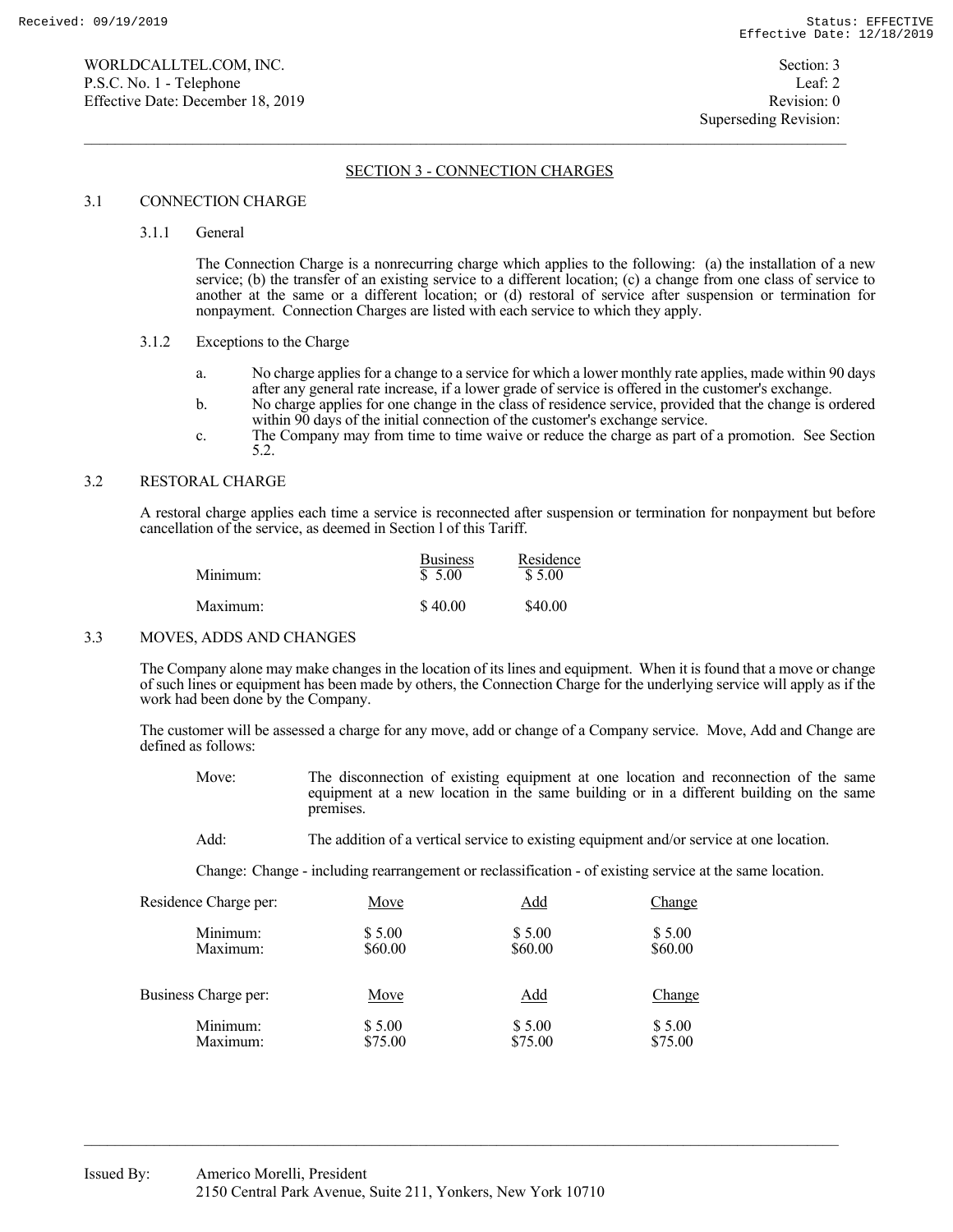## SECTION 3 - CONNECTION CHARGES (cont'd)

## 3.4 CHARGES ASSOCIATED WITH PREMISES VISIT

Trouble Isolation Charge

 When a visit to the customer's premises is necessary to isolate a problem reported to the Company but identified by the Company's technician as attributable to customer-provided equipment or inside wire, a separate charge applies in addition to all other charges for the visit.

|                                | Minimum | Maximum  |
|--------------------------------|---------|----------|
| Per Premises Visit, Residence: | \$10.00 | \$50.00  |
| Per Premises Visit, Business:  | \$10.00 | \$150.00 |

## 3.5 PRIMARY INTEREXCHANGE CARRIER (PIC) CHANGE CHARGE

 Customers may be presubscribed to the carrier of their choice for both interLATA and intraLATA service. The customer will incur a charge each time there is a change in the long distance carrier associated with the customer's intraLATA or interLATA service after the initial installation of service.

| Minimum: | \$ 0.00 |
|----------|---------|
| Maximum: | \$5.00  |

## 3.6 CRITICAL FACILITIES ADMINISTRATION (CFA) SERVICE

- a.. Program Overview
	- 1. Facilities-based carriers are responsible to provide data on the physical path of qualified circuits to customers who request such information. Such carriers are required to maintain facilities associated with qualified circuits in such a manner as to ensure that notification of a change in the physical routing of a qualifying circuit is communicated quickly to the affected customer, and the physical path data promptly updated. Such carriers will maintain the data and establish appropriate methods of identification and authentication to secure the data and restrict access by each customer to information relative to that customer's qualifying circuits.
	- 2. Customers are required to demonstrate for each qualifying circuit that the circuit has been registered under the federal Telecommunications Service Priority program in order to participate.
- b. Customer Obligations

Customers participating under the Critical Facilities Administration program will be required to:

- 1. Identify critical facilities by enrolling circuits in the federal Telecommunications Service Priority program, and demonstrating the sponsorship of a federal agency supporting the designation of those circuits as qualifying under the federal Telecommunications Service Priority program. Such circuits will be referred to as "qualifying circuits."
- 2. Subscribe to the Critical Facilities Administration service offered by their carrier, and identify which qualifying circuits it wishes to enroll in the service. Such circuits will be referred to as "subscribed circuits."